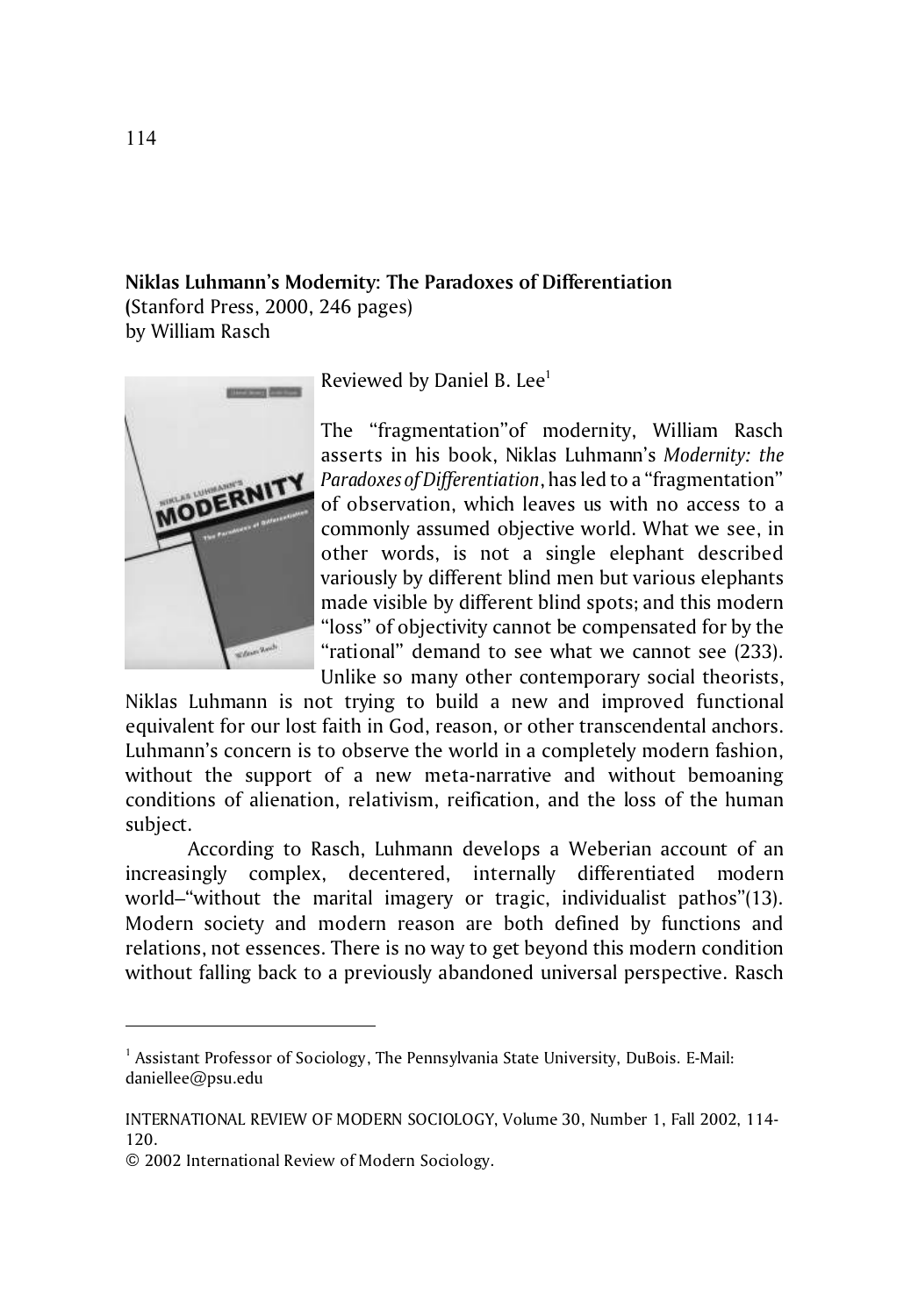writes: "No epistemologically privileged center or margin, no transcendent ground or watchtower, no transparent metalanguage, metanarrative, or metasystem can possibly encompass or compose the unity of the restlessly self-replicating and expanding internal differentiation of the space of modernity" (23).

The functionally specific societal systems that comprise contemporary society do not operate according to a common code or normative consensus. Each makes its own distinctions, permitting observations of selected aspects of the world. Each functionally specific system brackets out the "buzzing, booming confusion" of the world by narrowing its horizon, focusing only on what it has been able to make sense of in the past. To make an observation, all else must be left unobserved. This means that the unique, contingent distinctions of science, religion, politics, or any other societal system cannot be universally applied. There is no way to take part in society as a 'whole' person. One participates in modern society moment by moment, bit by bit, using the codes of each system one at a time.

Rasch suggests that Luhmann, in the manner of W.V. Quine, believes in facing modernity with tolerance and an experimental spirit. Each theory of reality, just as each functional system, has a special value and deserves to be developed. Luhmann stresses the contingent nature of every distinction and conceptual scheme - things could always be done differently. The modern way to observe "reality" is to playfully test out multiple perspectives, recognizing the advantages, limitations, and commitments that each vantage point entails. Luhmann "modernity" gains access to itself by generating a series of partial and conflicting descriptions that can make no claim to absolute validity. Our legitimacy depends on our ability to provide plausible self-descriptions, yet our first and foremost self-description is the description that we can always describe ourselves differently (23).

Rasch's introductory chapter outlinesfamiliar features of modernity and effectively serves as a prelude to his discussion of Luhmann's thought. Rasch asserts that "modernity takes shape as a defiant defense of Kantian antinomies" (3). Modern thought analyzes, separates, marks differences between things, and seeks unity in difference. It does not seek transcendent truth or a "promised land of utopian postmodernity."

Modern observers have stopped pursuing the Ding an sich. They now pursue competing descriptions of how things might be. Modern science operates only along the edges of experience, constructing theories to account for empirical data that "can be spun in a wide variety of ways." "Modernity finds itself," according to Rasch, "grounded in the fact that it could always tell a story about itself other than the one it actually does." In the final analysis, Rasch continues, "modernity locates its legitimacy in its very lack of ultimate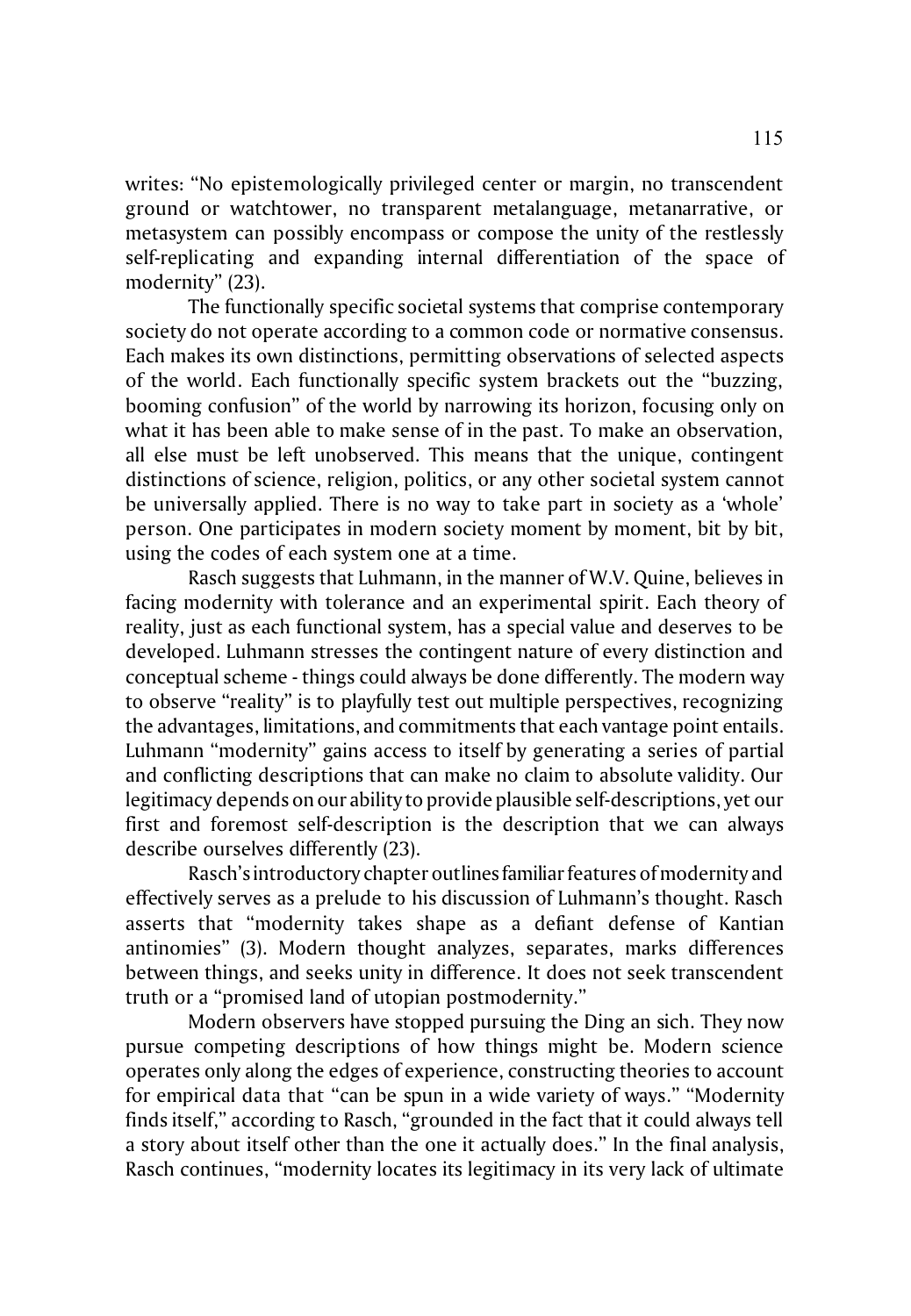legitimation, in its contingency, and not in the various attempts to overcome contingency, attempts that ultimately reveal themselves to be the desire to destroy modernity" (23).

The primary strength of Rasch's book is that readers are introduced to Luhmann's thought by way of comparison to other, perhaps better known, observers of modernity. Rasch discusses Luhmann's criticism of Juergen Habermas's theory of communicative action and the "terror" of forced simplicity and the ideal speech situation. Rasch argues that Habermas's model of communicative action, "might be seen as a prescriptive model designed to restrict communicative action" (50). Hans-Georg Gadamer, Jacques Derrida, and Michel Serres enter into the discussion with regard to communication and the fleeting possibility, or "improbability,"of common understanding. Similarities and differences between Luhmann and Jean-François Lyotard are emphasized in several different chapters, with a recurrent focus on concepts such as self-reference, paradox, differends, and postmodernity.

Rasch also addresses Luhmann's view of political freedom, ethics, and democracy. According to Luhmann, Rasch writes, democracy is not "about emancipation from socially conditioned tutelage, about hunger and need, about political, racist, sexist and religious suppression, about peace and about worldly happiness of any kind; it is simply the prerequisite for the political, economic, and legal observation and discussion of such problems. Democratic discussion cannot successfully mandate outcomes, nor does it proceed along the lines of consensus or predicated rules, other than the 'rules'of the various observing systems that are and that will remain at odds with each other" (149-150).

Rasch explains why Luhmann believes that the autonomy and operation of the political system, its capacity to facilitate democratic reflection, is not threatened by differentiation and pluralism, but by "politicians with Mosaic pretensions" and social critics who are "drunk with morality" (162). After positioning Luhmann with respect to Carl Schmitt, Leo Strauss, and Chantal Mouffe, Rasch concludes that, for Luhmann, the greatest threat to modernity is "dedifferentiation, the supervision of society from one central watchtower, or worse, the collapsing of all systems into one overarching totality. Consequently, if one finds differentiation and the pluralism it brings with it worthy of preservation, then one must think the preservation of modernity as the self-preservation of the autonomy of systems, the fierce battle of systems to preserve their own self-reproduction by way of specialized communication and binary coding" (167).

*Niklas Luhmann's Modernity* will appeal to a wide audience of readers interested in sociology, social criticism, hermeneutics, philosophy, and the history of ideas. Those who seek an introduction to Luhmann's work will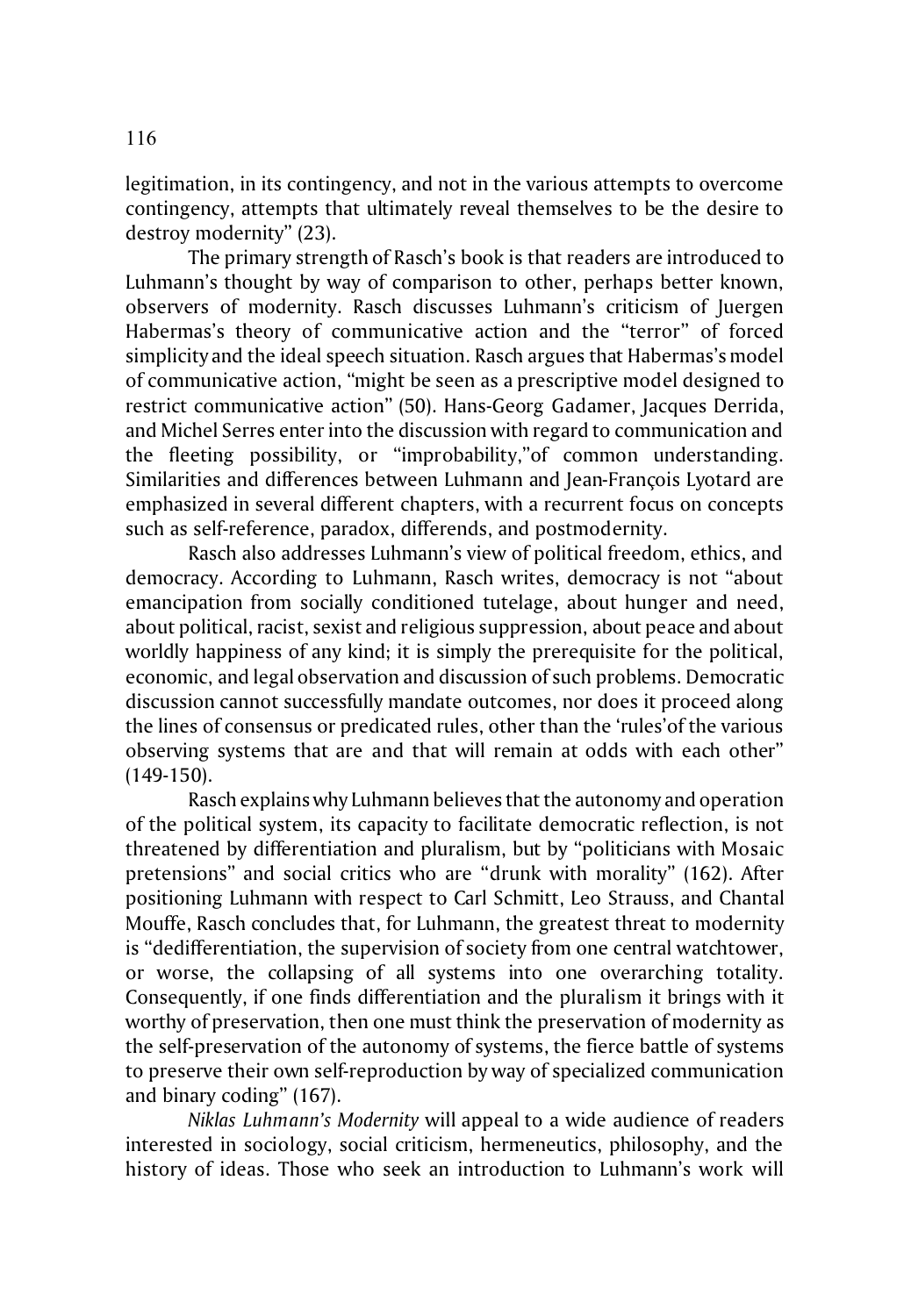especially appreciate how Rasch contextualizes Luhmann's insights by continually referencing other classic and contemporary thinkers. Readers who are already familiar with Luhmann will value the way Rasch helps Luhmann "speak" in a clear and down-to-earth manner, without sacrificing intellectual depth. Non-German readers will enjoy Rasch's citations of Luhmann's magnum opus, Die Gesellschaft der Gesellschaft (Frankfurt am Main: Suhrkamp 1997), which has unfortunately not yet been translated into English. In an appendix, the book contains two delightful interviews with Luhmann, conducted in 1994, addressing constructivist epistemology, morality in a differentiated society, and the addiction to social theory.

## **In German**

In seinem Buch, *Niklas Luhmann's Modernity: The Paradoxes of Differentiation*, beteuert William Rasch, dass "die 'Zersplitterung' der Modernität zu einer 'Zersplitterung' der Beobachtung geführt habe, die uns keinen Zugang zu einer allgemein gueltigen objektiven Welt mehr läßt. In anderen Worten, was wir sehen, ist nicht ein einzelner Elefant, der von verschiedenen blinden Männern unterschiedlich beschrieben wird, sondern wir sehen verschiedene Elefanten, die durch unterschiedliche blinde Flecken sichtbar werden; und dieser moderne 'Verlust' an Objektivität kann nicht mit der 'vernünftigen' Forderung danach entschädigt werden, das zu sehen, was wir nicht sehen können" (33). Im Gegensatz zu so vielen anderen zeitgenössischen Gesellschaftstheoretikern, bemueht sich Niklas Luhmann nicht um ein neues und verbessertes funktionales Aequivalent zu unserem verlorenen Glauben an Gott, zur Vernunft oder anderen metaphysischen Verankerungen. Luhmanns Sorge ist es, die Welt auf eine vollkommen moderne Art und Weise zu beobachten, ohne Beihilfe eines neuen allumfassenden. Paradigmas und ohne sich dabei ueber die Umstaendeder Entfremdung, des Relativismus, Verdinglichung und den Verlust des menschlichen Subjekts zu beklagen.

Rasch zufolge entwickelt Luhmann eine Webersche Darstellung einer zunehmend komplexen, dezentralisierten, intern differenzierten modernen Welt, "ohne die kriegerische Symbolik oder dem tragischem Pathos des Einzelgaengers" (13). Die moderne Gesellschaft und die moderne Vernunft werden beide durch Funktionalitaet und Beziehung, nicht durch Wesentlichkeit definiert. Es gibt keinen Weg, ueber diese moderne Bedingung hinauszukommen ohne dabei auf eine bereits verlassene universale Perspektive zurückfallen. Rasch schreibt: "Keine erkenntinistheoretisch privilegierte Zentrum oder Peripherie, kein metaphysischer Boden oder Wachturm, keine transparente Metasprache, Metaerzaehlung oder Metasystem können möglicherweise die Einheit, der sich kontinuierlich selbst wiederherstellenden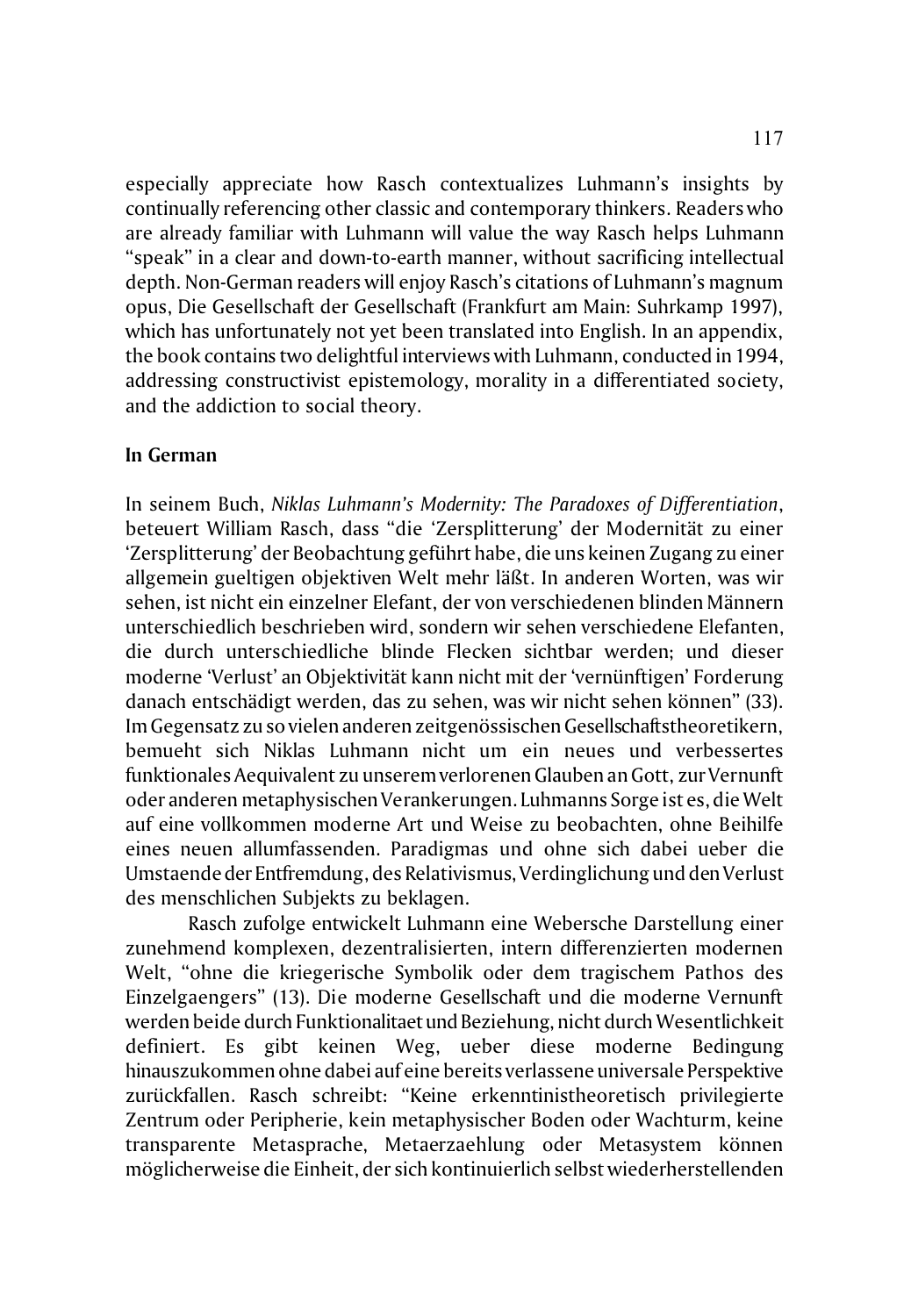und erweiternden internen Differenzierung des Raumes der Modernität umfassen oder zusammensetzen" (23).

Die funktionell bestimmten gesellschaftlichen Systeme, die die zeitgenössische Gesellschaft ausmachen, operieren nicht nach einem gemeinsamen Code oder normativer Übereinstimmung. Jedes macht seine eigenen. Unterschiede, indem es Beobachtungen von ausgewählten Aspekten der Welt gewaehrt. Jedes spezifisches funktionelles System klammert "die surrende wachsende Verwirrung" der Welt aus, indem es seinen Horizont einengt, und sich nur auf das konzentriert, woraus es in der Vergangenheit fähig gewesen ist Sinn zu machen. Um eine Beobachtung zu machen, muß alles andere unbeobachtet bleiben. Dies bedeutet, daß die einmaligen, zufaelligen Unterschiede der Wissenschaft, Religion, Politik oder irgendeinem anderen gesellschaftlichen System, nicht universell angewandt werden können. Es gibt keinen Weg, als "ganze" Person an der Gesellschaft teilzunehmen. Man nimmt an der moderenen Gesellschaft von Moment zu Moment teil, Stückchen fuer Stückchen, indem man den Code des jeweiligen Systems, einen nach dem anderern, benutzt.

Rasch meint, daß Luhmann wie W.V. Quine glaubt, man muesse die Modernität mit Toleranz und einem experimentellen Geist konfrontieren. Jede Theorie der Wirklichkeit, ebenso wie jedes funktionelles System, hat einen besonderen Wert und verdient entwickelt zu werden. Luhmann betont die Zufaelligkeit jeder Unterscheidung und jeder Begrifflichkeit — alles und jedes kann immer anders gemacht werden. Die moderne Art die "Wirklichkeit" zu beobachten, heisst mehrfache Perspektiven spielerisch auszutesten, indem man die Vorteile, Einschränkungen und Verbindlichkeiten erkennt, die jeder Standpunkt mit sich bringt. Luhmanns Modernität "gewinnt Zugang zu sich selbst, indem sie eine Folge von einseitigen und sich widerstreitenden Beschreibungen produziert, die keine absolute Rechtsgültigkeit behaupten können... Unsere Legitimitaet hängt von unserer Fähigkeit ab, glaubhafte Selbstbeschreibungen bereitzustellen, doch unsere allererste Selbstbeschreibung ist die Beschreibung, daß wir uns immer anders beschreiben können" (23).

Das einleitende Kapitel von Rasch skizziert vertraute Merkmale der Modernität und dient effektiv als Einleitung zu seiner Diskussion von Luhmanns Gedanken. Rasch beteuert, dass "die Modernität als trotzige Verteidigung der Kantischen Widersprüche Form annimmt" (3). Modernes Denken analysiert, zerteilt, markiert Unterschiede zwischen Dingen, und sucht Einheit im Unterschied. Es sucht keine transzendente Wahrheit oder ein "versprochenes Land der utopischen Postmodernitaet." Moderne Beobachter haben aufgehört, das Ding an sich zu verfolgen. Sie verfolgen jetzt konkurrierende Beschreibungen davon, wie Sachen seinkönnten. Die moderne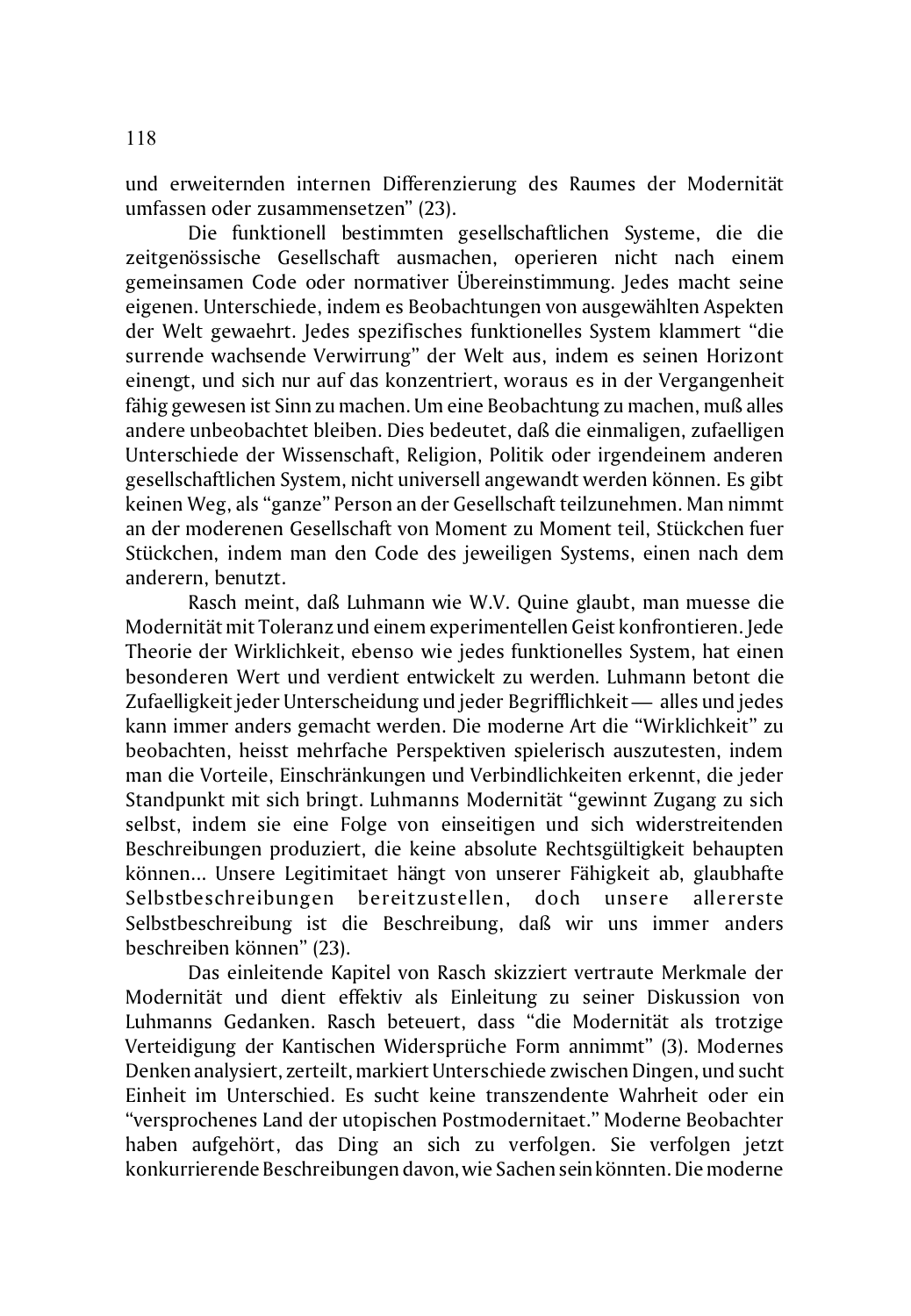Wissenschaft operiert nur am Rande der Erfahrung und konstruiert Theorien, zur Begruendung empirischer Daten, die "in einer breiten Vielfalt von Arten gesponnen werden können." "Modernität findet sich selbst," so Rasch, "auf Grund der Tatsache, daß sie immer eine andere Geschichte über sich erzählen koennte, als die, welche sie eigentlich tut." "In der letztendlichen Analyse," setzt Rasch fort, "findet die Modernität ihre Legitimitaet gerade in ihrem Mangel an absoluter Legitimitaet, in ihrer Kontingenz, und *nicht* in den verschiedenen Versuchen, Kontingenz zu überwältigen, Versuche, die sich schließlich als Wunsch enthuellen, die Modernität zu zerstören" (23).

Die primäre Stärke von Raschs Buch ist, daß Leser mittels Vergleichen zu anderen, vielleicht besser bekannten, Beobachtern der Modernitaet in Luhmanns Denken eingeführt werden. Rasch bespricht Luhmanns Kritik an Juergen Habermas' Theorie des kommunikativen Handelns und dem "Terror" der erzwungenen Einfachheit und der idealen Sprechsituation. Rasch argumentiert, daß Habermas Modell des kommunikativen Handelns, "als ein verordnendes Modell betrachtet werden koennte, das dazu entworfen wurde, kommunikatives Handeln *einzuschraenken*". Hans-Georg-Gadamer, Jacques Derrida, und Michel Serres treten der Diskussion bei in Hinsicht auf Kommunikation und der flüchtigen Möglichkeit, oder "unwahrscheinlichkeit", des einfachen Verstehens. Aehnlichkeiten und Unterschiede zwischen Luhmann und Jean-Francois Lyotard werden in mehreren verschiedenen Kapiteln hervorgehoben, mit wiederholtem Schwerpunkt auf Begriffen wie Selbst-Referenz, Paradox, Differends und Postmodernitaet.

Rasch adressiert auch Luhmanns Ansicht von politischer Freiheit, Ethik und Demokratie. Luhmann zufolge, so schreibt Rasch, geht es bei der Demokratie nicht "um Emanzipation von gesellschaftlich bedingter Bevormundung, um Hunger und Not, um politische, rassistische, sexistische und religiöse Unterdrückung, um Frieden und weltlichem Glück irgendeiner Art; es ist lediglich die Vorbedingung für die politische, wirtschaftliche, und gesetzliche Wahrnehmung und Diskussion solcher Probleme. Demokratische Diskussion kann nicht erfolgreich Ergebnisse vorschreiben, noch geht sie entlang den Linien von Konsens oder hinzugeschriebenen Regeln weiter, ausser den "Regeln" von den verschiedenen beobachtenden Systemen, die sich uneins sind und es immer bleiben warden" (149-150).

Rasch erklärt, warum Luhmann glaubt, daß die Autonomie und das Funktionieren des politischen Systemes nicht von Differenzierung und Pluralismus in seiner Kapazität demokratische Reflexion zu foerdern bedroht ist, sondern von "Politikern mit mosaischen Ansprüchen" und Gesellschafts Kritikern, die von "Moralität betrunken sind" (162). Nachdem er Luhmann in Bezug zu Carl Schmitt, Leo Strauss und Chantal Mouffe stellt, kommt Rasch zum Schluss, daß für Luhmann die größte Bedrohung der Modernität die